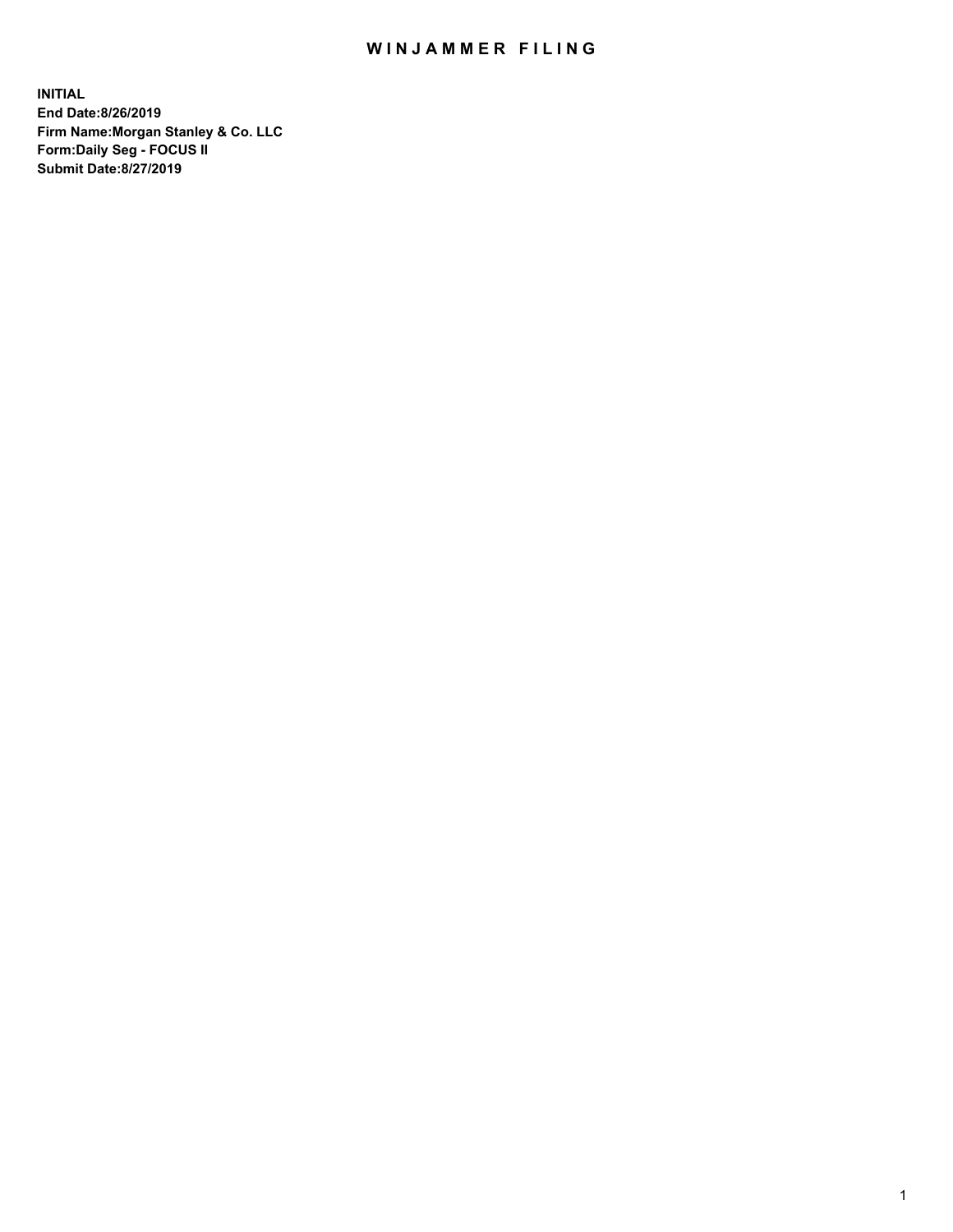**INITIAL End Date:8/26/2019 Firm Name:Morgan Stanley & Co. LLC Form:Daily Seg - FOCUS II Submit Date:8/27/2019 Daily Segregation - Cover Page**

| Name of Company                                                                                                                                                                                                                                                                                                                | Morgan Stanley & Co. LLC                                    |
|--------------------------------------------------------------------------------------------------------------------------------------------------------------------------------------------------------------------------------------------------------------------------------------------------------------------------------|-------------------------------------------------------------|
| <b>Contact Name</b>                                                                                                                                                                                                                                                                                                            | <b>Ikram Shah</b>                                           |
| <b>Contact Phone Number</b>                                                                                                                                                                                                                                                                                                    | 212-276-0963                                                |
| <b>Contact Email Address</b>                                                                                                                                                                                                                                                                                                   | Ikram.shah@morganstanley.com                                |
| FCM's Customer Segregated Funds Residual Interest Target (choose one):<br>a. Minimum dollar amount: ; or<br>b. Minimum percentage of customer segregated funds required:% ; or<br>c. Dollar amount range between: and; or<br>d. Percentage range of customer segregated funds required between:% and%.                         | 235,000,000<br><u>0</u><br>0 <sub>0</sub><br>0 <sub>0</sub> |
| FCM's Customer Secured Amount Funds Residual Interest Target (choose one):<br>a. Minimum dollar amount: ; or<br>b. Minimum percentage of customer secured funds required:%; or<br>c. Dollar amount range between: and; or<br>d. Percentage range of customer secured funds required between:% and%.                            | 140,000,000<br><u>0</u><br>0 <sub>0</sub><br>0 <sub>0</sub> |
| FCM's Cleared Swaps Customer Collateral Residual Interest Target (choose one):<br>a. Minimum dollar amount: ; or<br>b. Minimum percentage of cleared swaps customer collateral required:% ; or<br>c. Dollar amount range between: and; or<br>d. Percentage range of cleared swaps customer collateral required between:% and%. | 92,000,000<br><u>0</u><br><u>00</u><br>0 <sub>0</sub>       |

Attach supporting documents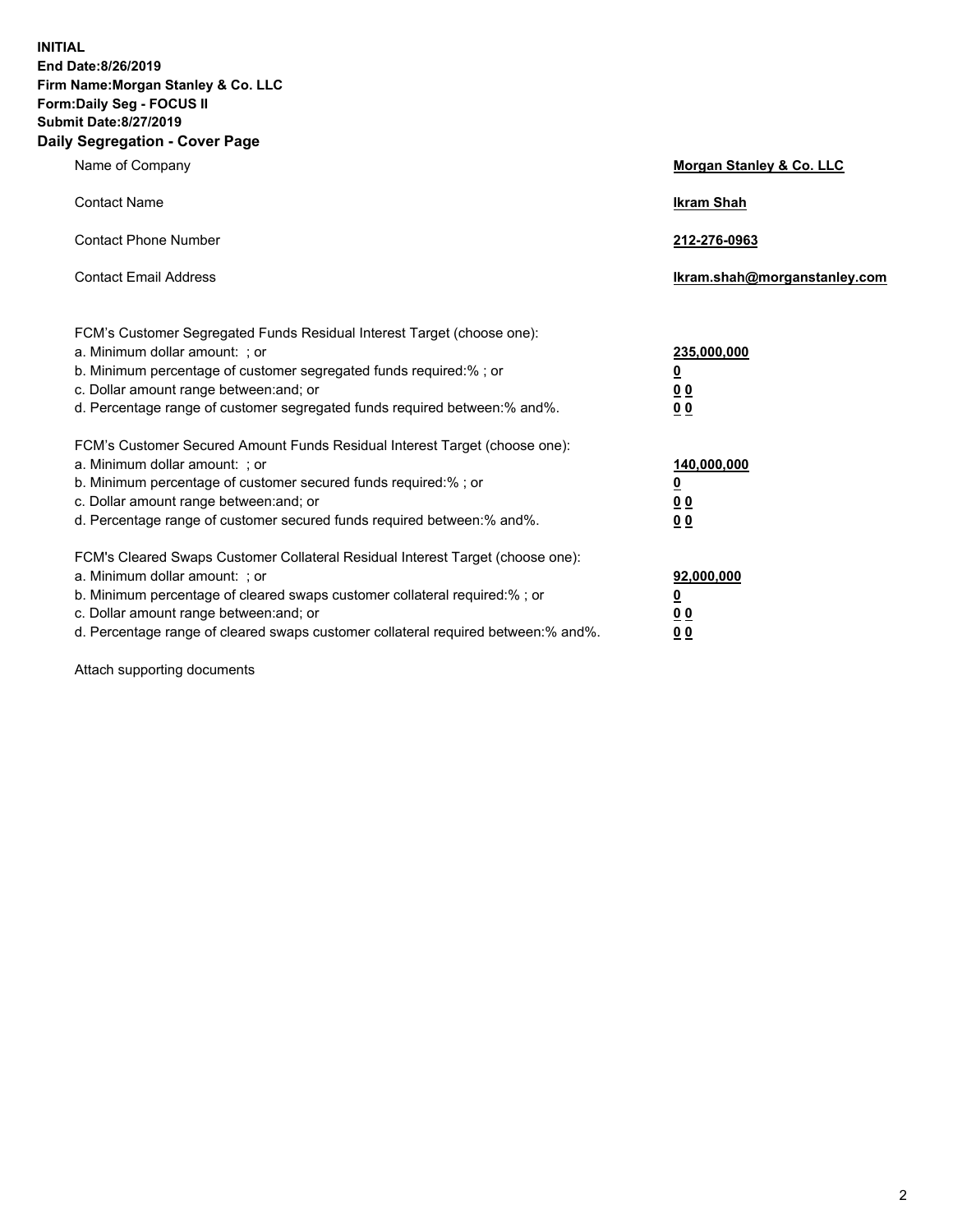## **INITIAL End Date:8/26/2019 Firm Name:Morgan Stanley & Co. LLC Form:Daily Seg - FOCUS II Submit Date:8/27/2019 Daily Segregation - Secured Amounts**

|                | Foreign Futures and Foreign Options Secured Amounts                                         |                                            |
|----------------|---------------------------------------------------------------------------------------------|--------------------------------------------|
|                | Amount required to be set aside pursuant to law, rule or regulation of a foreign            | $0$ [7305]                                 |
|                | government or a rule of a self-regulatory organization authorized thereunder                |                                            |
| 1.             | Net ledger balance - Foreign Futures and Foreign Option Trading - All Customers             |                                            |
|                | A. Cash                                                                                     | 2,956,897,906 [7315]                       |
|                | B. Securities (at market)                                                                   | 2,523,317,851 [7317]                       |
| 2.             | Net unrealized profit (loss) in open futures contracts traded on a foreign board of trade   | -103,617,941 [7325]                        |
| 3.             | Exchange traded options                                                                     |                                            |
|                | a. Market value of open option contracts purchased on a foreign board of trade              | 23,012,451 [7335]                          |
|                | b. Market value of open contracts granted (sold) on a foreign board of trade                | $-24,937,315$ [7337]                       |
| 4.             | Net equity (deficit) (add lines 1.2. and 3.)                                                | 5,374,672,952 [7345]                       |
| 5.             | Account liquidating to a deficit and account with a debit balances - gross amount           | 131,813,840 [7351]                         |
|                | Less: amount offset by customer owned securities                                            | -131,409,582 [7352]                        |
| 6.             | Amount required to be set aside as the secured amount - Net Liquidating Equity              | 5,375,077,210 [7355]                       |
|                | Method (add lines 4 and 5)                                                                  |                                            |
| 7.             | Greater of amount required to be set aside pursuant to foreign jurisdiction (above) or line | 5,375,077,210 [7360]                       |
|                | 6.                                                                                          |                                            |
|                | FUNDS DEPOSITED IN SEPARATE REGULATION 30.7 ACCOUNTS                                        |                                            |
| 1.             | Cash in banks                                                                               |                                            |
|                | A. Banks located in the United States                                                       | 345,486,638 [7500]                         |
|                | B. Other banks qualified under Regulation 30.7                                              | 419,220,341 [7520] 7                       |
| 2.             | Securities                                                                                  | [7530]                                     |
|                | A. In safekeeping with banks located in the United States                                   |                                            |
|                | B. In safekeeping with other banks qualified under Regulation 30.7                          | 614,443,451 [7540]<br>0 [7560] 614,443,451 |
| 3.             | Equities with registered futures commission merchants                                       |                                            |
|                | A. Cash                                                                                     | 6,760,747 [7580]                           |
|                | <b>B.</b> Securities                                                                        | $0$ [7590]                                 |
|                | C. Unrealized gain (loss) on open futures contracts                                         | 4,156,718 [7600]                           |
|                | D. Value of long option contracts                                                           | $0$ [7610]                                 |
|                | E. Value of short option contracts                                                          | <u>0</u> [7615] <u>10,917,465</u> [        |
| 4.             | Amounts held by clearing organizations of foreign boards of trade                           |                                            |
|                | A. Cash                                                                                     | $0$ [7640]                                 |
|                | <b>B.</b> Securities                                                                        | $0$ [7650]                                 |
|                | C. Amount due to (from) clearing organization - daily variation                             | $0$ [7660]                                 |
|                | D. Value of long option contracts                                                           | $0$ [7670]                                 |
|                | E. Value of short option contracts                                                          | 0 [7675] 0 [7680]                          |
| 5.             | Amounts held by members of foreign boards of trade                                          |                                            |
|                | A. Cash                                                                                     | 2,376,566,671 [7700]                       |
|                | <b>B.</b> Securities                                                                        | 1,908,874,400 [7710]                       |
|                | C. Unrealized gain (loss) on open futures contracts                                         | -107,774,659 [7720]                        |
|                | D. Value of long option contracts                                                           | 23,012,451 [7730]                          |
|                | E. Value of short option contracts                                                          | <u>-24,937,315</u> [7735] <u>4,</u>        |
|                |                                                                                             | [7740]                                     |
| 6.             | Amounts with other depositories designated by a foreign board of trade                      | $0$ [7760]                                 |
| 7.             | Segregated funds on hand                                                                    | $0$ [7765]                                 |
| 8.             | Total funds in separate section 30.7 accounts                                               | 5,565,809,443 [7770]                       |
| 9.             | Excess (deficiency) Set Aside for Secured Amount (subtract line 7 Secured Statement         | 190,732,233 [7380]                         |
|                | Page 1 from Line 8)                                                                         |                                            |
| $\overline{A}$ |                                                                                             | $\sim$ $\sim$ $\sim$ $\sim$ $\sim$ $\sim$  |

- 10. Management Target Amount for Excess funds in separate section 30.7 accounts **140,000,000** [7780]
- 11. Excess (deficiency) funds in separate 30.7 accounts over (under) Management Target **50,732,233** [7785]

a. 12,451 [7335] **937,315** [7337] **4,672,952** [7345] 5. B<sub>13,840</sub> [7351] **Lessing of the orient of the orient of the orient of the securities in the set of the set of the set of the set of the set of the set of the set of the set of the set of the set of the set of the set of the set of the set 5,375,077,210** [7355] **5,375,077,210** [7360] A86,638 [7500] B. Other banks qualified under Regulation 30.7 **419,220,341** [7520] **764,706,979** [7530]

A43,451 [7540]  $560$ ] **614,443,451** [7570]

 A. Cash **6,760,747** [7580] 6,718 [7600] E. Value of short option contracts **0** [7615] **10,917,465** [7620]

 A. Cash **2,376,566,671** [7700] **18,874,400** [7710] C. Unrealized gain (loss) on open futures contracts **-107,774,659** [7720] 012,451 [7730] E. Value of short option contracts **-24,937,315** [7735] **4,175,741,548**  $[0]$ 85,809,443 [7770] **190,732,233** [7380]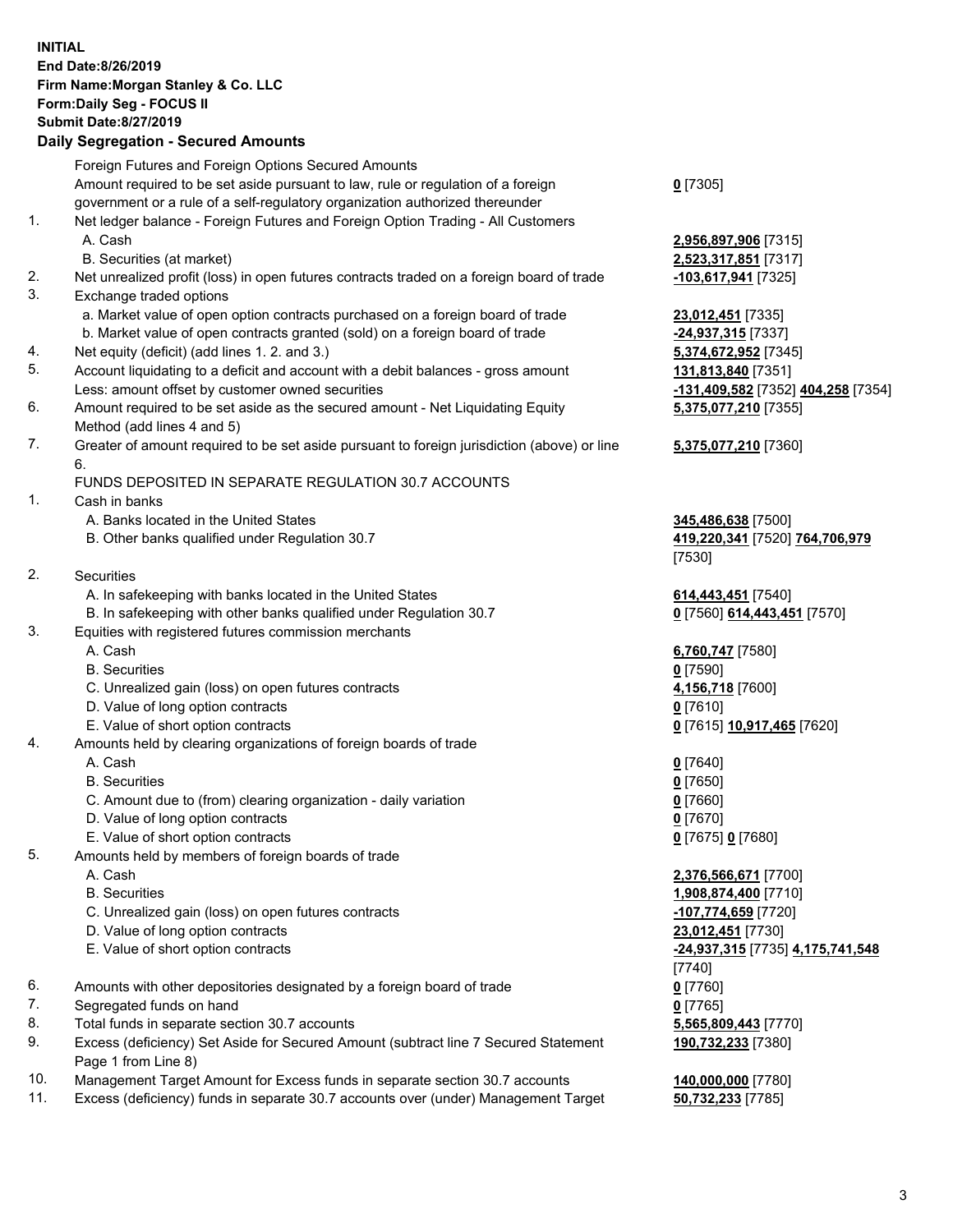|     | <b>INITIAL</b><br>End Date:8/26/2019<br>Firm Name: Morgan Stanley & Co. LLC<br>Form: Daily Seg - FOCUS II<br><b>Submit Date: 8/27/2019</b><br>Daily Segregation - Segregation Statement |                                                 |
|-----|-----------------------------------------------------------------------------------------------------------------------------------------------------------------------------------------|-------------------------------------------------|
|     | SEGREGATION REQUIREMENTS(Section 4d(2) of the CEAct)                                                                                                                                    |                                                 |
| 1.  | Net ledger balance                                                                                                                                                                      |                                                 |
|     | A. Cash                                                                                                                                                                                 | 8,751,713,255 [7010]                            |
|     | B. Securities (at market)                                                                                                                                                               | 6,435,205,812 [7020]                            |
| 2.  | Net unrealized profit (loss) in open futures contracts traded on a contract market                                                                                                      | 2,242,482,169 [7030]                            |
| 3.  | Exchange traded options                                                                                                                                                                 |                                                 |
|     | A. Add market value of open option contracts purchased on a contract market                                                                                                             | 951,516,643 [7032]                              |
|     | B. Deduct market value of open option contracts granted (sold) on a contract market                                                                                                     | -761,765,763 [7033]                             |
| 4.  | Net equity (deficit) (add lines 1, 2 and 3)                                                                                                                                             | 17,619,152,116 [7040]                           |
| 5.  | Accounts liquidating to a deficit and accounts with                                                                                                                                     |                                                 |
|     | debit balances - gross amount                                                                                                                                                           | 379,422,397 [7045]                              |
|     | Less: amount offset by customer securities                                                                                                                                              | <mark>-379,151,523</mark> [7047] 270,874 [7050] |
| 6.  | Amount required to be segregated (add lines 4 and 5)                                                                                                                                    | 17,619,422,990 [7060]                           |
|     | FUNDS IN SEGREGATED ACCOUNTS                                                                                                                                                            |                                                 |
| 7.  | Deposited in segregated funds bank accounts                                                                                                                                             |                                                 |
|     | A. Cash                                                                                                                                                                                 | 4,404,399,475 [7070]                            |
|     | B. Securities representing investments of customers' funds (at market)                                                                                                                  | $0$ [7080]                                      |
|     | C. Securities held for particular customers or option customers in lieu of cash (at                                                                                                     | 648,611,187 [7090]                              |
|     | market)                                                                                                                                                                                 |                                                 |
| 8.  | Margins on deposit with derivatives clearing organizations of contract markets                                                                                                          |                                                 |
|     | A. Cash                                                                                                                                                                                 | 7,082,531,883 [7100]                            |
|     | B. Securities representing investments of customers' funds (at market)                                                                                                                  | $0$ [7110]                                      |
|     | C. Securities held for particular customers or option customers in lieu of cash (at<br>market)                                                                                          | 5,786,594,625 [7120]                            |
| 9.  | Net settlement from (to) derivatives clearing organizations of contract markets                                                                                                         | -217,972,619 [7130]                             |
| 10. | Exchange traded options                                                                                                                                                                 |                                                 |
|     | A. Value of open long option contracts                                                                                                                                                  | 951,516,643 [7132]                              |
|     | B. Value of open short option contracts                                                                                                                                                 | -761,765,763 [7133]                             |
| 11. | Net equities with other FCMs                                                                                                                                                            |                                                 |
|     | A. Net liquidating equity                                                                                                                                                               | 13,677,582 [7140]                               |
|     | B. Securities representing investments of customers' funds (at market)                                                                                                                  | $0$ [7160]                                      |
|     | C. Securities held for particular customers or option customers in lieu of cash (at<br>market)                                                                                          | $0$ [7170]                                      |
| 12. | Segregated funds on hand                                                                                                                                                                | $0$ [7150]                                      |
| 13. | Total amount in segregation (add lines 7 through 12)                                                                                                                                    | 17,907,593,013 [7180]                           |
| 14. | Excess (deficiency) funds in segregation (subtract line 6 from line 13)                                                                                                                 | 288,170,023 [7190]                              |
| 15. | Management Target Amount for Excess funds in segregation                                                                                                                                | 235,000,000 [7194]                              |
| 16. | Excess (deficiency) funds in segregation over (under) Management Target Amount                                                                                                          | 53,170,023 [7198]                               |

16. Excess (deficiency) funds in segregation over (under) Management Target Amount Excess